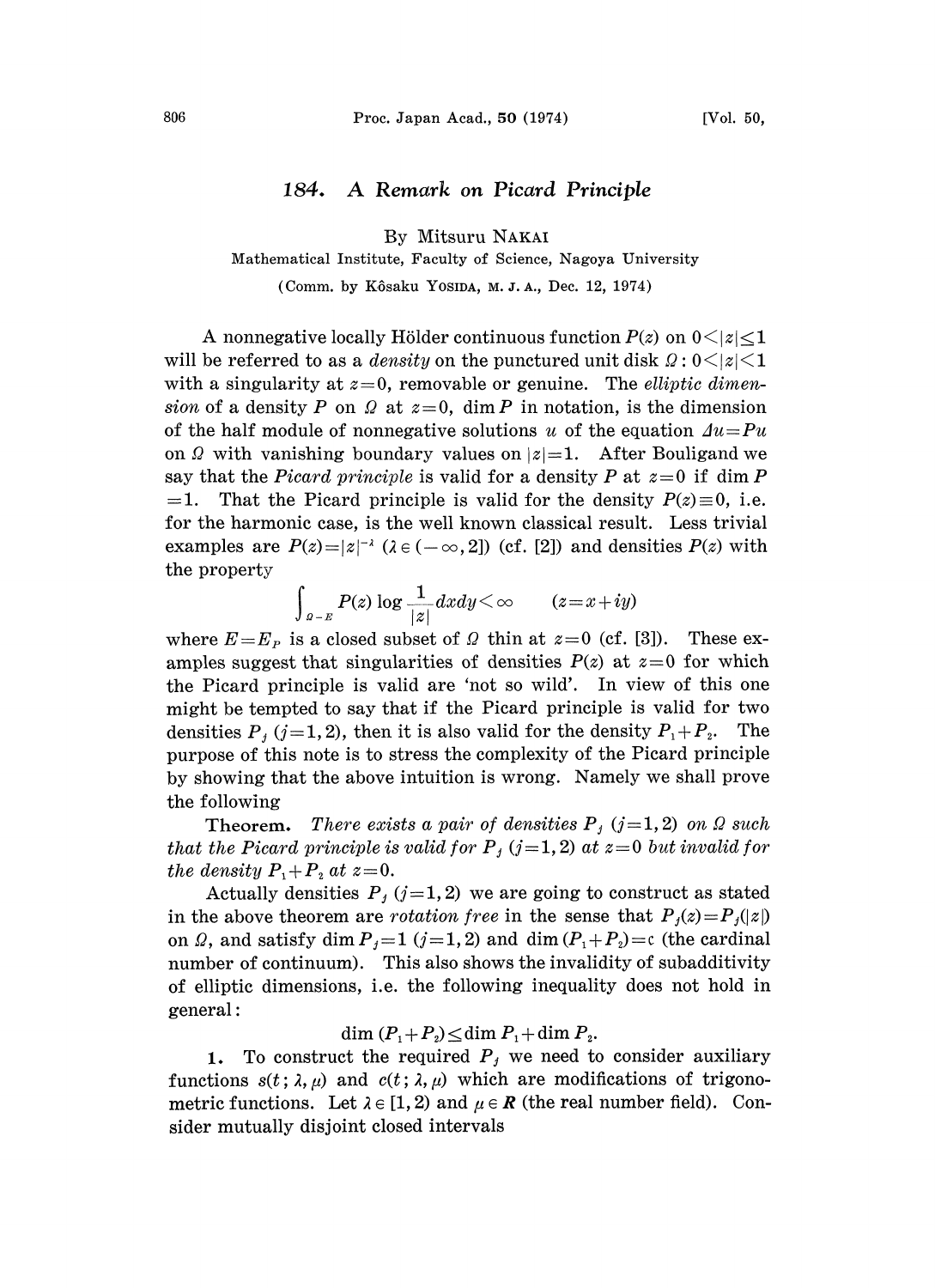No. 10] Picard Principle 807

$$
\sigma_n(\lambda, \mu) = [(2n - (\lambda + 1)/2 + \mu)\pi, (2n + (\lambda - 1)/2 + \mu)\pi]
$$
  
for  $n \in \mathbb{N}$  (the set of integers) and the open set  

$$
\tau(\lambda, \mu) = R - \bigcup_{n \in \mathbb{N}} \sigma_n(\lambda, \mu).
$$

We define functions  $s(t; \lambda, \mu)$  and  $c(t; \lambda, \mu)$  on **R** by

$$
s(t; \lambda, \mu) = \begin{cases} \sin(\lambda^{-1}(t - (2n - (\lambda + 1)/2 + \mu)\pi)) & (t \in \sigma_n(\lambda, \mu), n \in N) \\ 0 & (t \in \tau(\lambda, \mu)) \end{cases}
$$

and similarly

$$
c(t; \lambda, \mu) = \begin{cases} \cos(\lambda^{-1}(t - (2n - (\lambda + 1)/2 + \mu)\pi)) & (t \in \sigma_n(\lambda, \mu), n \in N); \\ 0 & (t \in \tau(\lambda, \mu)). \end{cases}
$$

The function  $s(t; \lambda, \mu)$  is continuous but  $c(t; \lambda, \mu)$  is not. However  $c^2(t; \lambda, \mu)$  is continuous and

$$
s^{\scriptscriptstyle 2}(t\,;\,\lambda,\mu) + c^{\scriptscriptstyle 2}(t\,;\,\lambda,\mu) \!=\! 1
$$

on R. The function  $s(t; \lambda, \mu)$  itself is not of class C<sup>1</sup> but  $s^2(t; \lambda, \mu)$  is, and

$$
\frac{d}{dt}s^2(t; \lambda, \mu) = 2\lambda^{-1}s(t; \lambda, \mu)c(t; \lambda, \mu)
$$

on **R** which is equal to  $\lambda^{-1}$  sin  $(2\lambda^{-1}(t - (2n - (\lambda + 1)/2 + \lambda)\mu)\pi)$  on  $\sigma_n(\lambda, \mu)$  $(n \in N)$  and 0 on  $\tau(\lambda, \mu)$ . Thus  $ds^2(t; \lambda, \mu)/dt$  is less than or equal to 1 in the absolute value. We set

$$
s_i(t) = s(t; 1, 1), \qquad c_i(t) = c(t; 1, 1)
$$

and similarly

 $s_2(t)=s(t; 3/2, 0),$   $c_2(t)=c(t; 3/2, 0).$ 

2. With the aid of auxiliary functions  $s_j$  and  $c_j$  we define

$$
s_2(t)=s(t\,;\,3/2,\,0),\qquad c_2(t)=c(t\,;\,3/2,\,0).
$$
\nWith the aid of auxiliary functions  $s_j$  and  $c_j$  we define

\n
$$
P_j(z)=|z|^{-2}\Big\{\Big(\log\frac{1}{|z|}\Big)^4s_j^4\Big(\log\frac{1}{|z|}\Big)+2\Big(\log\frac{1}{|z|}\Big)c_j^2\Big(\log\frac{1}{|z|}\Big)
$$
\n
$$
+2\Big(1+\log\frac{1}{|z|}\Big)\Big(\log\frac{1}{|z|}\Big)^2s_j^2\Big(\log\frac{1}{|z|}\Big)
$$
\n
$$
+\Big(\log\frac{1}{|z|}\Big)^2\Big(1-3^{-1}s_j\Big(\log\frac{1}{|z|}\Big)c_j\Big(\log\frac{1}{|z|}\Big)\Big)\Big\}
$$
\n1.9. The solution is the limit of the solution is

for  $j=1, 2$ . These are certainly rotation free densities on  $\Omega$ . We shall prove that dim  $P_j=1$   $(j=1, 2)$  and dim  $(P_1+P_2)=c$ .

3. Before proceeding to the proof of the assertion in no. 2 we need to make some preparations. Let  $P(z)$  be a *rotation free density* on  $\Omega$ , i.e.  $P(z)=P(|z|)$ . Then dim  $P=1$  or c (cf. [2]). The associated function  $Q(t)$  to  $P(z)$  is the function on  $[0, \infty)$  defined by

$$
Q(t) = e^{-2t} P(e^{-t}).
$$

The Riccati component  $a_{\varrho}$  of Q is the unique nonnegative solution of the equation

$$
-\frac{d}{dt}a(t) + a^2(t) = Q(t)
$$

on  $[0, \infty)$  (cf. [4]). It is known (cf. [1]) that dim  $P=1$  (c, resp.) is characterized in terms of  $a_q$  by